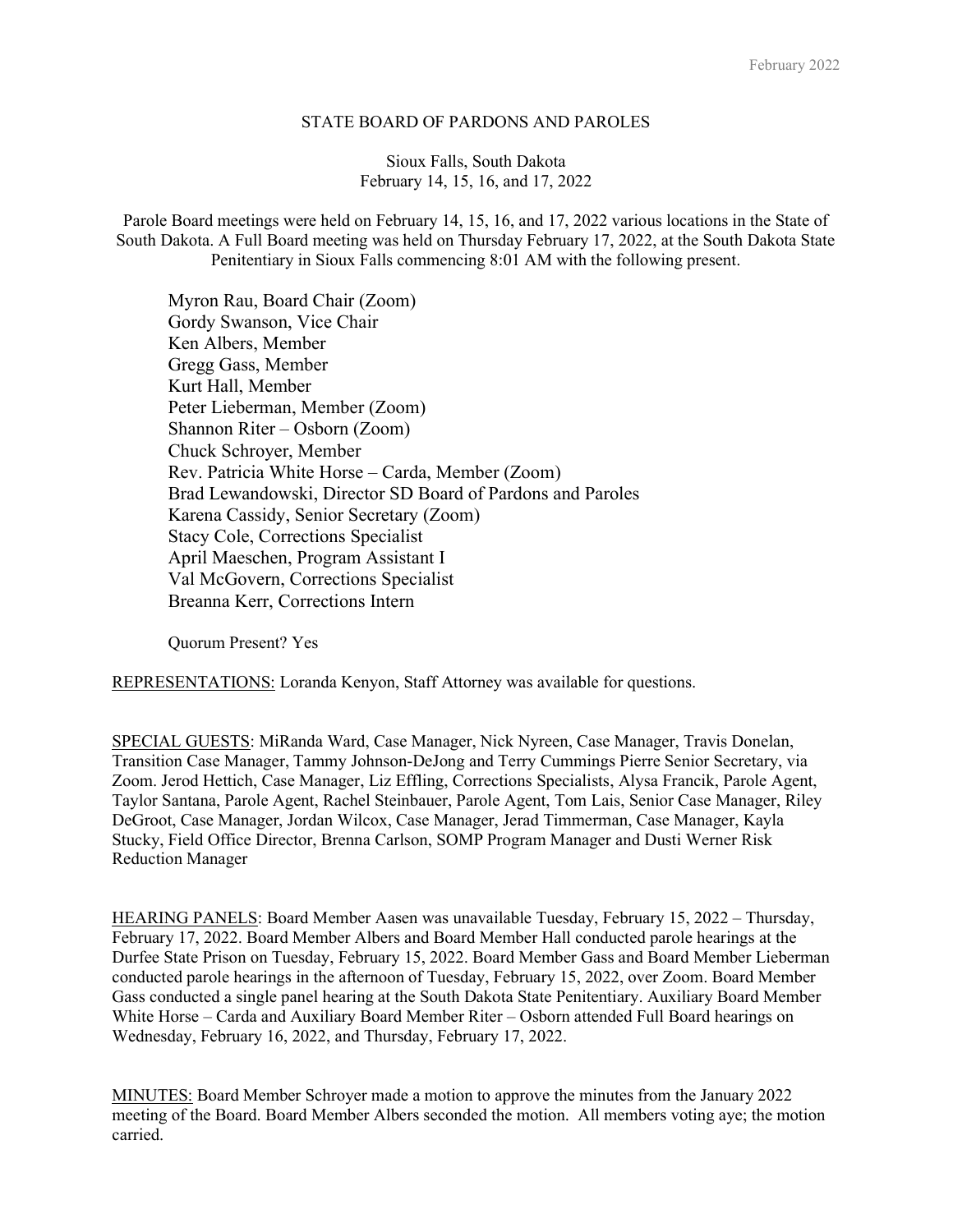## AGENDA ITEMS:

## APPEARED/REVIEWED BEFORE THE FULL BOARD (NINE MEMBERS) IN SIOUX FALLS THURSDAY, FEBRUARY 17, 2022:

The following offender appeared before the full board for a Parole hearing. Board Member Gass made a motion to deny parole and set out 8 months. Board Chair Rau seconded the motion. All board members voting aye, the motion carried.

#### Chad Huls

The following offender appeared before the full board for a Parole hearing. Board Member Albers made a motion to deny parole and set out 8 months. Auxiliary Board Member Riter - Osborn seconded the motion. All board members voting aye, the motion carried.

#### Winston Brakeall

The following offender appeared before the full board for a Parole hearing. Board Member Albers made a motion to deny parole and set out 8 months. Board Member Lieberman seconded the motion. All board members voting aye, the motion carried.

Fidel Arguello

The following offender appeared for a paper review by the full board for an early/partial discharge. Board Member Schroyer made a motion to grant partial discharge of 5 years. Board Member Gass seconded the motion. All members voting aye, the motion carried.

### David Anderson

The following offender appeared for a paper review by the full board to be granted to transaction #51507. Board Member Gass made a motion to grant parole to new number. Board Member Schroyer seconded the motion. All members voting aye, the motion carried.

### Rocky Clark

DIRECTOR'S REPORT: Director Lewandowski was available and updated the board on the following: Parole Board Office Board Members Ed Ligtenberg and Rev. Patricia White Horse-Carda resigned from the board effective January 2022. Board Member Ken Albers was reappointed by Governor Noem and confirmed by the Senate. Faulk County Sheriff Kurt Hall was appointed to the board by AG Ravnsborg to fill the vacancy left by Board Member Ligtenberg. Kurt has been Faulk County Sheriff since 2004 and also worked in the Hand County Sheriff's Office. Kurt is married with three children and enjoys hunting, fishing, working with cattle and helping his kids with 4-H. Welcome, Kurt! Board Attorney Catherine Schlimgen's last day was 1/21/22; DOC Attorney Loranda Kenyon will be covering her duties until a replacement is hired. The board office part-time internship closed on 1/5/22; interviews were conducted on 12/30/21 and USF student Breanna Kerr was hired – congrats, Bri! Case Managers Whitney Rice and Kristy Poppe received SIS (supplemental investigative summary - reports for board hearings) training on January 20th . The office received 11 pardon applications in January and hearings are being scheduled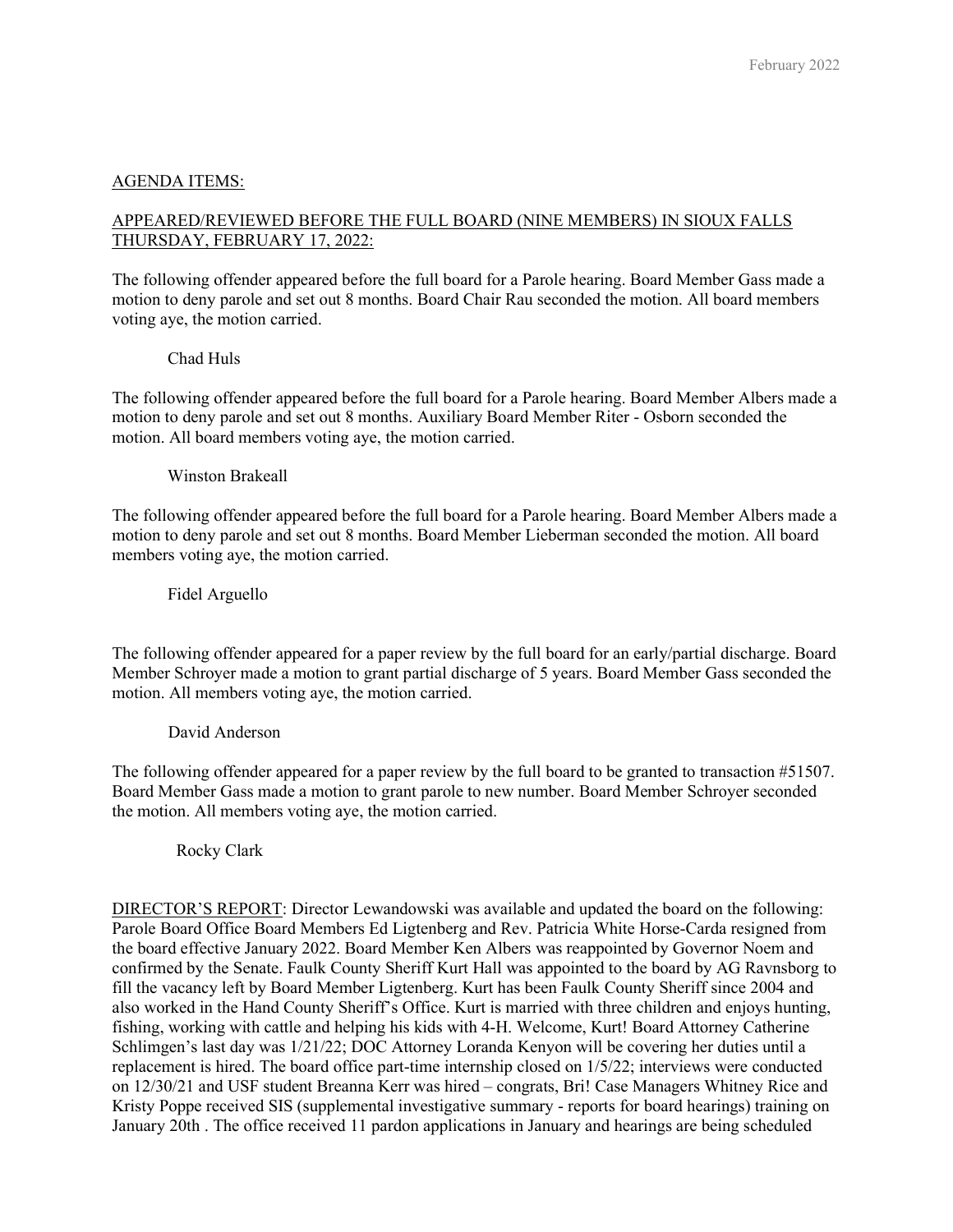two months out. The governor took no clemency actions in January; there are currently three commutations and 36 pardons pending a final action from the Governor. Board staff have taken on reviewing GTL tablet phone requests for inmates to help the institution while they deal with staffing issues. This work takes 15-20 hours a week. Corrections Specialist Stacy Cole accepted a position at USF as an adjunct professor and is teaching a class in the spring semester called Community Corrections. The commutation paper review process was enhanced to include reasons for denial, board staff interviews prior to the paper review, and use of the SDMF tool during the review. Annual CPC reviews were conducted with board staff. Board staff have been working on completing job manuals and will then spend time crosstraining with their counterparts (two corrections specialists, two program assistants, two senior secretaries).

DIRECTOR OF FIELD SERVICES REPORT: Kayla Stucky was available and updated the board on the following: Parole Board Office Southeast Region Staff Update: Agents utilized in the SE have a caseload average of 62.21. Agents utilized in the SE have a workload average of 99.04% Current staffing: No vacant positions; 2 agents in training (SF); 1 support staff in training; 1 support staff on extended leave; 3 staff on light duty. Parole agent specialists continue conducting the Moving On class. The Southeast Region supervised 14 extended confinement cases. Northeast Region Staff Update: Agents utilized in the NE Region have an average caseload of 58.72. Agents utilized in the NE have an average workload of 86.98%. Current staffing: No vacant positions; 3 agents in training (1 Pierre, 1 Mitchell, 1 Aberdeen), 1 agent on extended leave; 1 support staff in training. Juvenile Corrections Agent Thury assists with supervision of 10 cases in the Watertown office. Juvenile Corrections Agent Shawn Davis is assisting with the supervision of 13 cases in the Mitchell office. The Northeast Region supervised 13 extended confinement cases. West Region Staff Update: Agents utilized in the West Region have an average caseload of 65.42. Agents utilized have an average workload of 91.23%. Current staffing: 3 agents in training (Rapid City). Agent Alyssa Francik started 1/24/22. Parole agent specialists continue conducting the Moving On class. Parole Specialist Rachel Steinbauer is meeting with offenders in the parole office weekly to go over basic life skills as well as interview skills and how to apply for jobs. The West Region supervised 16 extended confinement cases.

Break 9:48-10:00

LEGAL ISSUES: Loranda Kenyon was available and provided the following updates for the board:

Legislative updates

BOARD TRAINING: Warden Sullivan went over institutional updates.

# RECUSALLS:

# $N/A$

DECISIONS: Board Member Schroyer made a motion to ratify and affirm all decisions: Board Member Gass seconded the motion. All members voting aye; the motion carried.

ATTACHMENTS – DECISIONS: Please refer to the attached listing entitled Board Decisions for all parole violations, suspended sentence violations, non-compliance, discretionary parole, earned discharge, and rescission decisions made by the Board this month.